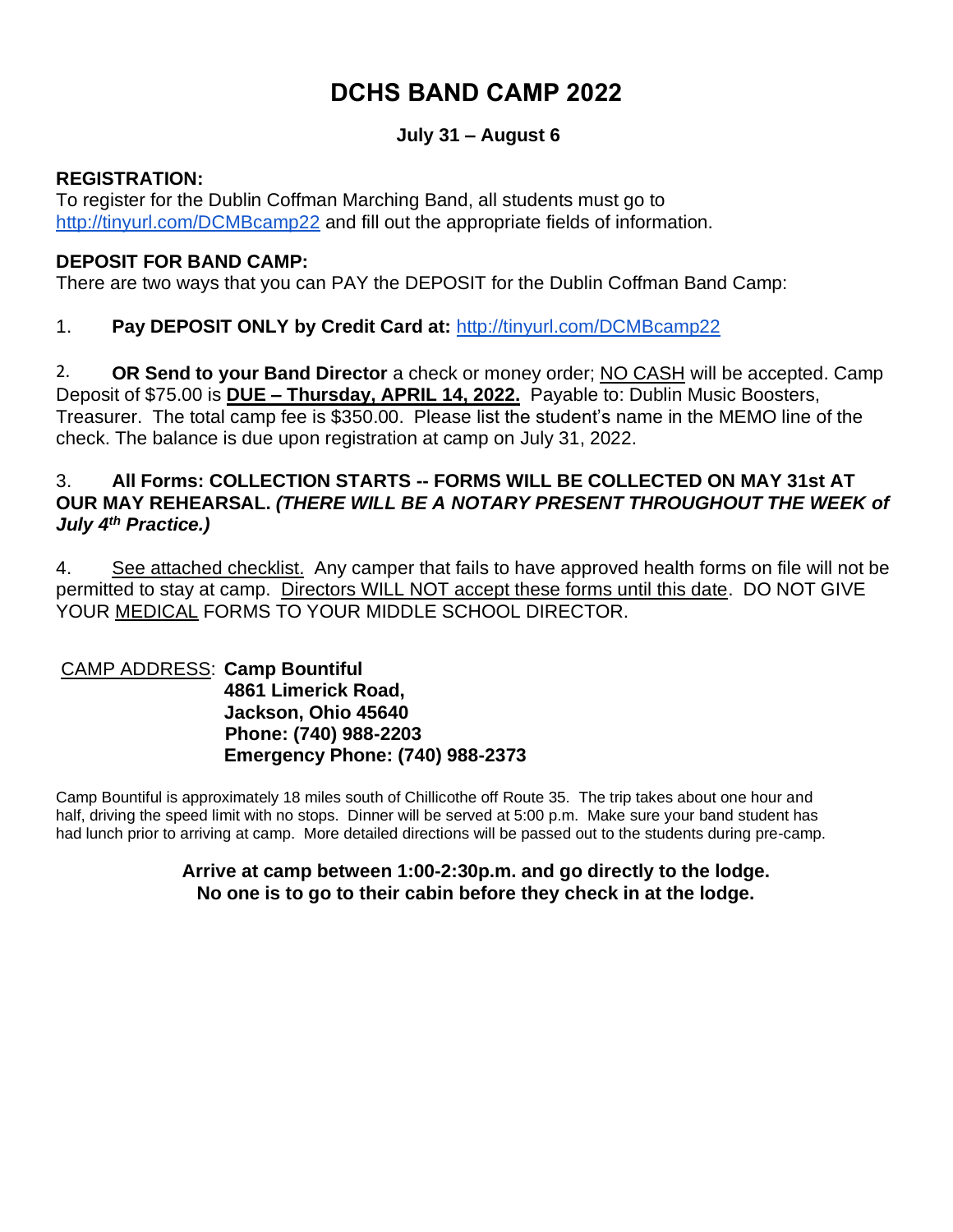# **GENERAL INFORMATION**

Tryouts for a regular position will start the week prior to camp. To receive a regular position the following requirements must be completed:

- 1. Memorize the Star Spangled Banner.
- 2. Memorize the Dublin Coffman Pep Song and Fight Song.
- 3. Memorize the show music that may be available.
- 4. Ability to march 8 to 5 and 6 to 5.
- 5. Ability to play and march at the same time.
- 6. Ability to do the basic facing commands.
- 7. Proper posture.
- 8. A good tone and a strong sound while marching.
- 9. General music ability on the instrument.
- 10. A **positive attitude**, and the willingness to improve.

The one-week prior to band camp will help individuals meet these requirements. The first two shows will be taught at band camp; therefore, anyone not attending camp may not march the first two shows, and will be assigned to a shared position.

Practice on your instrument at least one-half hour per day and build up to at least one full hour per day before pre-camp. You will be playing about five hours a day at camp, so be prepared!!! You should memorize all of the school songs **BEFORE** you get to pre-camp.

SUPERVISION: the Camp Managers and Mr. Bradstreet will handle the overall planning and supervision. We will have the following personnel to assist:

- Teaching Staff: Mr. Bradstreet, Mr. Nippert, Mr. Wallick, Mrs. Reeves, Mr. Hostetler, Mr. Mundy, and College Staff.
- Chaperones: Band Parents supervise the students in the cabins at night, and during free time.
- Medical/Nurse: Assigned by the camp, or Music Boosters.
- Lifeguard: Will be provided by the camp.

This camping experience is planned to be educational combined with fun group activities. We plan many hours of combined marching and playing with individual and sectional practices. Band Camp is an experience that students will remember all year, and usually look forward to the next year. We want it to be a successful experience for everyone. SELF DISCIPLINE IS EXPECTED OF EACH STUDENT. We reserve the parental right of authority and will return home any student who, after fair warning and remedial discipline, cannot conduct himself or herself in a manner conducive to the welfare of all. THIS IS A SCHOOL FUNCTION AND SCHOOL RULES APPLY!!!

The Camp Managers and Mr. Bradstreet reserve the right to send disorderly students home without a refund.

Please arrive at camp between 1:00 - 2:30p.m. The first rehearsal begins at 3:00p.m. in the shelter house. A marching show will be performed on August  $6<sup>th</sup>$  at 10:00a.m. Students will be dismissed to travel home after the show. We must be out of camp by 12:00 noon.